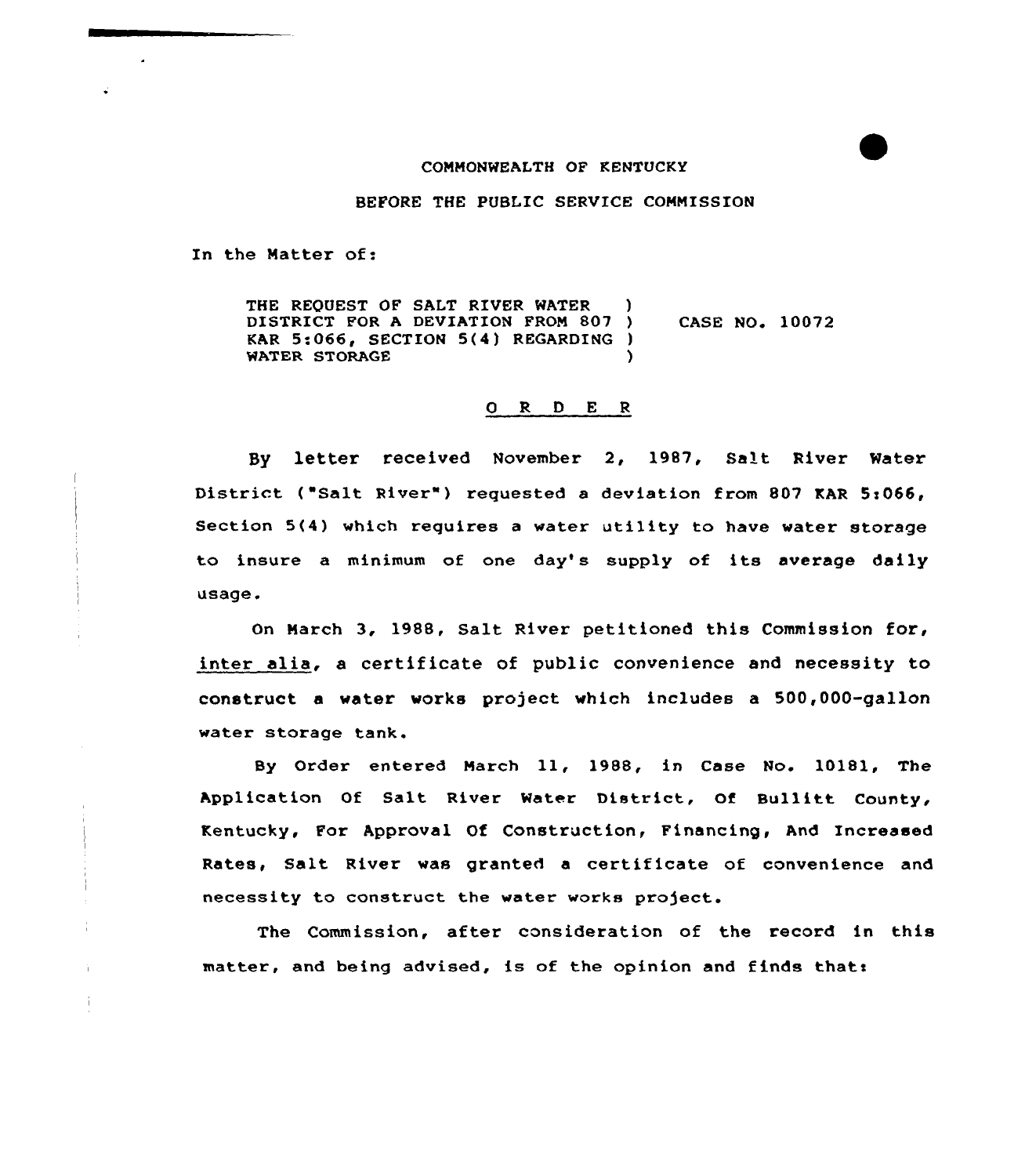1. Salt River's dally usage for 1987 averaged approximately  $212.000<sup>1</sup>$  gallons.

2. Salt River's current storage capacity consists of a 100,000-gallon storage tank.

3. Salt River's proposed construction, as certificated by Order entered March ll, 1988, in Case No. 10181, includes <sup>a</sup> 500,000-gallon water storage tank.

4. On the date its 500,000-gallon storage tank is placed in service, Salt River's water storage should be equivalent to approximately 2.2 days of its average daily usage.

5. Salt River should be granted <sup>a</sup> temporary deviation from the date of this Order through the date its 500,000-gallon tank is placed in service or through March 31, 1989, whichever date shall first occur.

IT IS THEREFORE ORDERED that:

1. Salt River's 1987 Annual Report, submitted to the Commission pursuant to 807 KAR 5:006, Section 3, and the record of Commission Case No. 10181 be, and they hereby are, incorporated by reference into the record of this case.

2. Salt River be and hereby is granted a temporary deviation from the water storage requirements of 807 KAR 5:066,

 $\mathbf{1}$ According to Salt River's 1987 Annual Report approximately<br>77,293,355 gallons were used in 1987. 77,293,355 + 365 = 77,293,355 gallons were used in 1987.<br>211,762.6.